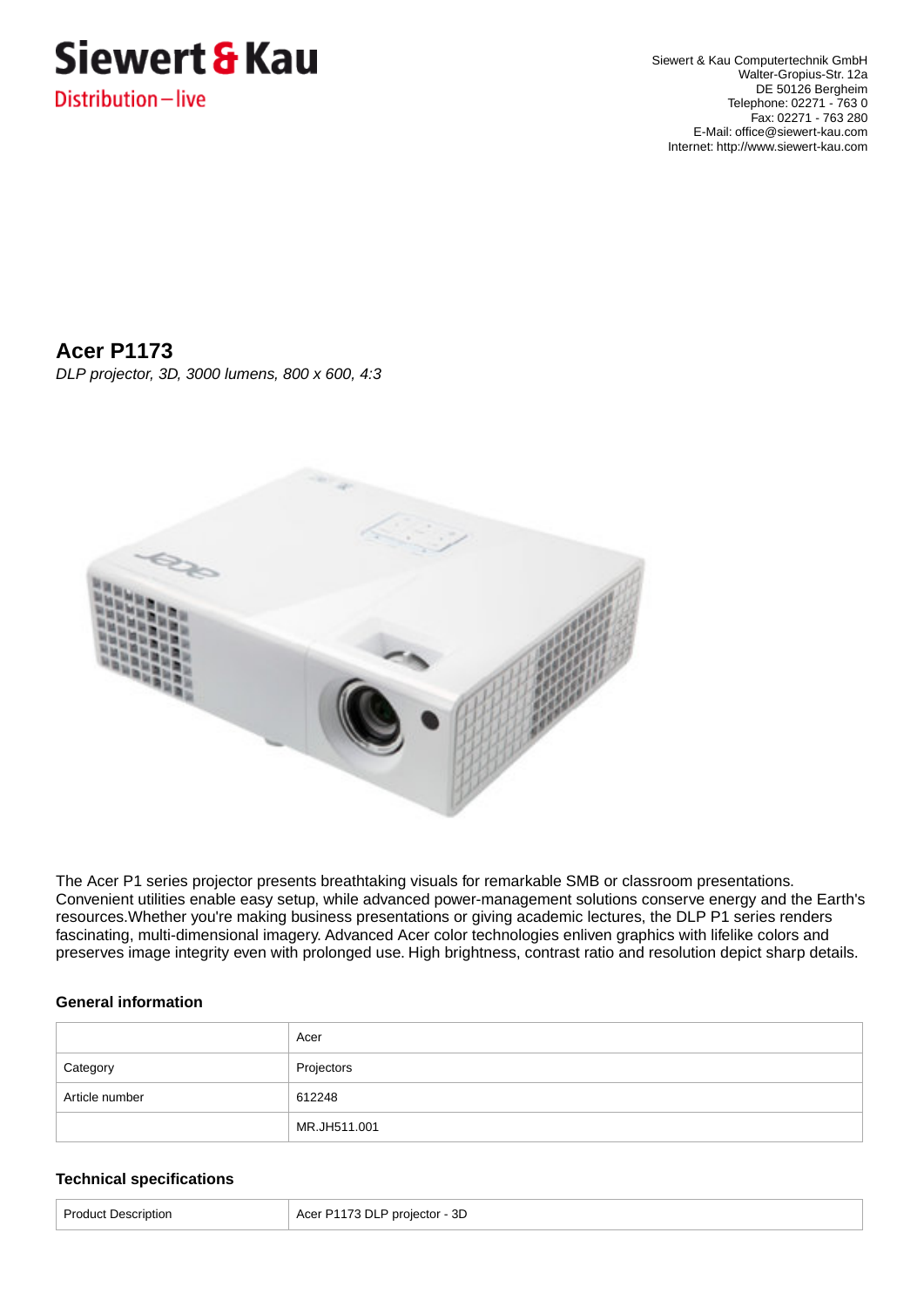| Device Type                   | DLP projector                                                                                                                                |
|-------------------------------|----------------------------------------------------------------------------------------------------------------------------------------------|
| 3D Capable                    | Yes                                                                                                                                          |
| Localisation                  | <b>EMEA</b>                                                                                                                                  |
| <b>Brightness</b>             | 3000 lumens                                                                                                                                  |
| <b>Contrast Ratio</b>         | 17000:1 (dynamic)                                                                                                                            |
| Resolution                    | SVGA (800 x 600)                                                                                                                             |
| <b>Native Aspect Ratio</b>    | 4:3                                                                                                                                          |
| <b>Colour Support</b>         | 1.07 billion colours                                                                                                                         |
| Bulb type                     | P-VIP 190 Watt                                                                                                                               |
| Bulb life cycle               | 5000 hour(s) / 10000 hour(s) (economic mode)                                                                                                 |
| Video Input                   | RGB, S-Video, composite video (PAL-B/G, PAL-N, PAL-M, PAL-I, NTSC 4.43, NTSC 3.58, PAL-D,<br>SECAM L, PAL-H, SECAM K1, SECAM D/K, SECAM B/G) |
| Video Modes                   | 480p, 720p, 1080i, 1080p, 480i, 576i, 576p                                                                                                   |
| Speakers                      | Speaker(s) - integrated                                                                                                                      |
| Power                         | AC 120/230 V                                                                                                                                 |
| Power Consumption Operational | 240 Watt                                                                                                                                     |
| Dimensions (WxDxH)            | 26.4 cm x 22 cm x 7.8 cm                                                                                                                     |
| Weight                        | 2 kg                                                                                                                                         |
| <b>Manufacturer Warranty</b>  | 3 years warranty                                                                                                                             |

## **More detailed technical specifications**

## **General**

| Device Type  | DLP projector |
|--------------|---------------|
| 3D Capable   | Yes           |
| Localisation | <b>EMEA</b>   |

## **Projector**

| <b>Brightness</b>           | 3000 lumens                                              |
|-----------------------------|----------------------------------------------------------|
| <b>Brightness (Reduced)</b> | 2400 lumens                                              |
| <b>Contrast Ratio</b>       | 17000:1 (dynamic)                                        |
| Image Size                  | 61 cm - 762 cm                                           |
| <b>Projection Distance</b>  | $1 m - 11.3 m$                                           |
| <b>Throw Ratio</b>          | $1.86 - 2.04:1$                                          |
| Digital Zoom Factor         | 2x                                                       |
| Resolution                  | SVGA - SVGA (800 x 600) (native) / 1920 x 1200 (resized) |
| Native Aspect Ratio         | 4:3                                                      |
| Colour Support              | 1.07 billion colours                                     |
| Max Sync Rate (V x H)       | 120 Hz x 100 kHz                                         |
| Bulb type                   | P-VIP 190 Watt                                           |
| Bulb life cycle             | 5000 hour(s) / 10000 hour(s) (economic mode)             |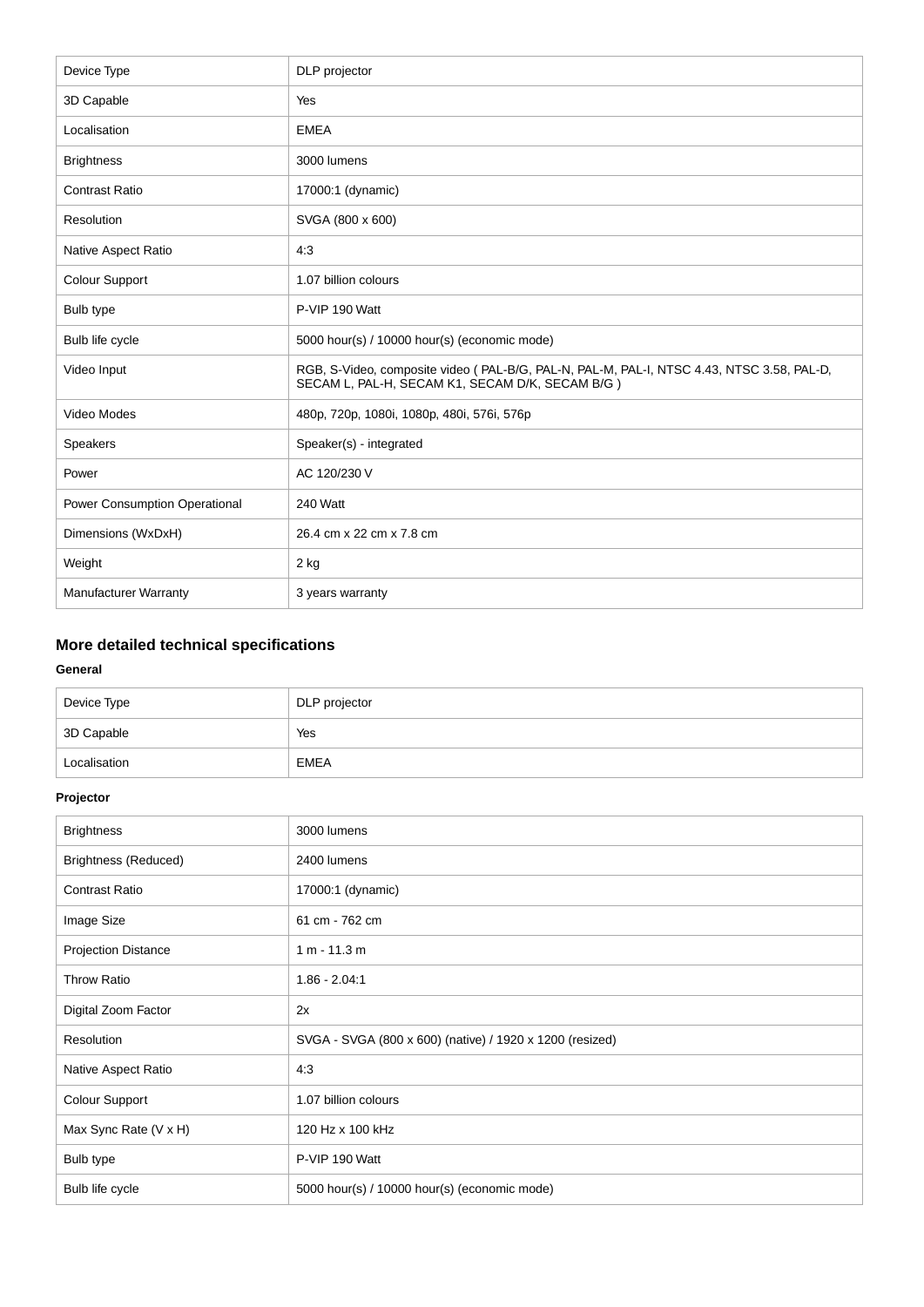| Features | BrilliantColor, ColorBoost II+ Technology, Instant Pack Technology, DLP 3D Ready, SmartFormat<br>Technology, 16:9 aspect ratio support, EcoProjection Technology, Acer ColorSafe II Technology, MHL<br>compliance |
|----------|-------------------------------------------------------------------------------------------------------------------------------------------------------------------------------------------------------------------|
|          |                                                                                                                                                                                                                   |

#### **Lens**

| Focus Type                    | Manual          |
|-------------------------------|-----------------|
| Lens Aperture                 | $F/2.57 - 2.65$ |
| Zoom Type                     | Manual          |
| Keystone Correction Direction | Vertical        |
| Vertical Keystone Correction  | $-40/+40$       |

## **Video Input**

| <b>TV System</b>      | PAL-B/G, PAL-N, PAL-M, PAL-I, NTSC 4.43, NTSC 3.58, PAL-D, SECAM L, PAL-H, SECAM K1,<br>SECAM D/K, SECAM B/G |
|-----------------------|--------------------------------------------------------------------------------------------------------------|
| Analogue video Signal | RGB, S-Video, composite video                                                                                |
| Video Interfaces      | VGA, HDMI, composite video, S-Video                                                                          |
| Video Modes           | 480p, 720p, 1080i, 1080p, 480i, 576i, 576p                                                                   |

#### **Speakers**

| Type                   | Integrated        |
|------------------------|-------------------|
| Sound Output Mode      | Mono              |
| Output Power / Channel | 3 Watt            |
| Speaker(s)             | 1 x mixed channel |

## **Expansion / Connectivity**

| Interfaces | 1 x HDMI input - 19 pin HDMI Type A   2 x component video / RGB input - 15 pin HD D-Sub (HD-15)  <br>1 x S-video input $2 \times$ audio line-in - mini-phone 3.5mm $1 \times$ composite video input - RCA $11 \times$ RGB<br>output - 15 pin HD D-Sub (HD-15)   1 x USB - 4 pin mini-USB Type B   1 x serial RS-232 (<br>management)   1 x audio line-out - mini-phone 3.5mm |
|------------|------------------------------------------------------------------------------------------------------------------------------------------------------------------------------------------------------------------------------------------------------------------------------------------------------------------------------------------------------------------------------|
|------------|------------------------------------------------------------------------------------------------------------------------------------------------------------------------------------------------------------------------------------------------------------------------------------------------------------------------------------------------------------------------------|

#### **Miscellaneous**

| Included Accessories | Carrying case, wireless remote control |
|----------------------|----------------------------------------|
| Cables Included      | 1 x VGA cable                          |
| Compliant Standards  | GS, FCC, ROSTEST                       |

#### **Power**

| Power Device                         | Internal     |
|--------------------------------------|--------------|
| Nominal Voltage                      | AC 120/230 V |
| <b>Power Consumption Operational</b> | 240 Watt     |
| Power Consumption Stand by           | $0.5$ Watt   |

## **Dimensions & Weight**

| Width  | 26.4 cm |
|--------|---------|
| Depth  | 22 cm   |
| Height | 7.8 cm  |
| Weight | 2 kg    |

#### **Manufacturer Warranty**